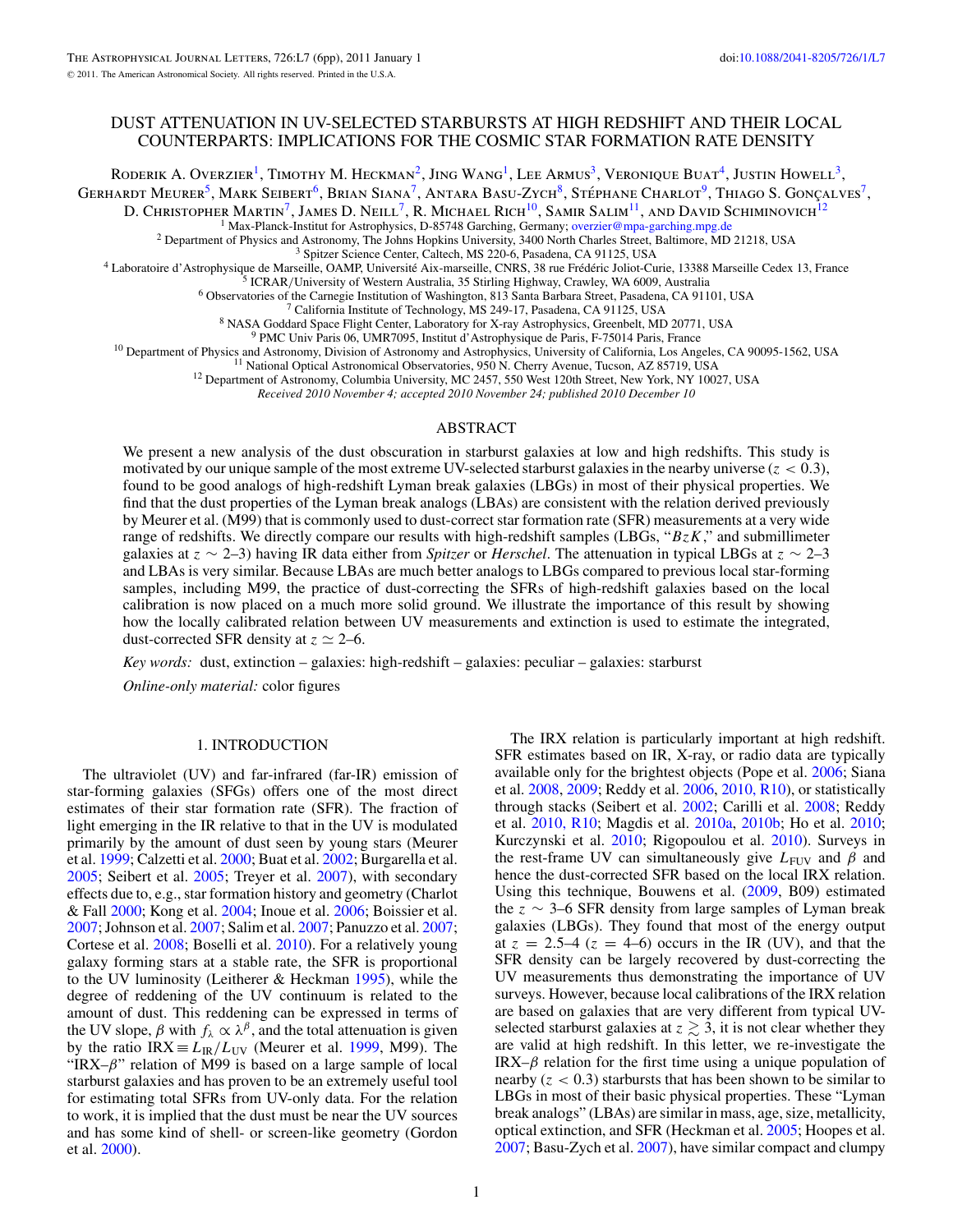<span id="page-1-0"></span>morphologies (Overzier et al. [2008,](#page-5-0) [2010\)](#page-5-0), similar kinematics (Basu-Zych et al.  $2009$ ; Gonçalves et al.  $2010$ ), and a similar feedback-dominated interstellar medium (Overzier et al. [2009,](#page-5-0) O09). The structure of this letter is as follows. We first present our data and measurements (Section 2). We compare LBAs with low- and high-redshift SFGs having good IR data from *Spitzer* or *Herschel* (Section 3), and we discuss the possible implications of our results on the SFR density at high redshift (Section [4\)](#page-4-0).

# 2. DATA AND METHODS

## *2.1. Lyman Break Analogs UV and IR Data*

The sample of 31 LBAs from O09 forms the basis of this Letter. FUV luminosities,  $L_{\text{FUV}} \equiv \lambda L_{\lambda}$  with  $\lambda = 1600$  Å, were calculated from our F150LP ( $\lambda_c \approx 1614$  Å) data taken with the *Hubble Space Telescope* (*HST*) Advanced Camera for Surveys (see Overzier et al. [2008](#page-5-0) and O09, for details). The slope of the UV continuum,  $\beta_{\text{GALEX}}$ , was calculated<sup>13</sup> from *Galaxy Evolution Explorer* (*GALEX*) General Release 6 data in the FUV ( $\lambda_c \approx 1530$  Å) and NUV ( $\lambda_c \approx 2315$  Å) having total exposure times of ∼100–13,000 s. All LBAs are unresolved in the *GALEX* images, and we measured total magnitudes in a 9 radius aperture. We perform a small  $K$ -correction to obtain  $L_{\text{FUV}}$ and  $\beta_{\text{GALEX}}$  at  $z = 0$  using a set of starburst templates. In this Letter, we work exclusively with the photometric measure of *β* (as opposed to the "true"  $\beta$  obtained from a power-law fit to a UV spectrum), that is most appropriate for comparing with samples for which spectra are usually not available in large numbers.

We use IR data obtained with the Infrared Array Camera (IRAC), the Multi-band Imaging Photometer (MIPS), and the InfraRed Spectrograph (IRS) on the *Spitzer Space Telescope* (O09; L. Armus et al. 2011, in preparation). At 24  $\mu$ m and shorter wavelengths, point-source photometry was performed on the post-basic calibration data ("pBCD"). At 70 and 160  $\mu$ m, flux densities were obtained by aperture photometry on the filtered pBCD images. Upper limits were determined from the standard deviation images. The IRS spectra covering observed wavelengths in the range  $5-35 \mu m$  were normalized to the MIPS 24  $\mu$ m data. We estimate IR luminosities,  $L_{IR}$  (3–1000  $\mu$ m), by fitting our data with the model library of Siebenmorgen & Krügel ( $2007$ , SK07). This method allows us to fit models covering a wide range of physical parameters, thus obtaining a good sense of the range of models allowed by our data within the measurement errors. We simulate our IRAC+MIPS+IRS data set (including measurement errors and upper limits) and calculate  $L_{\text{IR}}$  and its error by taking the median and standard deviation of all the templates that best fit the data in the Monte Carlo simulation<sup>14</sup>. Four objects lacking a sufficient number of IR data points were removed from the sample, as well as one object with an (obscured) active nucleus identified in recent optical spectroscopy. The UV and IR measurements for the 26 remaining objects are given in Table [1.](#page-2-0)

#### *2.2. Redetermination of the Meurer et al. [\(1999\)](#page-5-0) Relation*

In order to be able to compare the results from different samples at low and high redshifts in a consistent manner,



**Figure 1.** Main panel: the relation between the UV slope and "IRX" for LBAs (large symbols). LBAs referred to as "dominant compact objects" (DCOs; O09) are marked in red, and *HST* morphologies from O09 are shown on the right. Open and filled squares indicate M99 galaxies re-measured using *GALEX* data (Section 2.2) using a small aperture similar to the original *IUE* measurements (open squares), and using an aperture enclosing the entire galaxy (filled squares). Fits to the data are indicated (thick black line:  $IRX<sub>LBA</sub>$ ; gray dotted line: IRX<sub>M99</sub>,<sub>inner</sub>; gray dashed line: IRX<sub>M99,total</sub>). The original relation from M99, IRXM99*,*0, is shown for comparison (thin black line). Top panel: distribution in  $\beta_{z=0}$  for LBAs.

(A color version of this figure is available in the online journal.)

we have re-measured the original M99 IRX–*β* relation using *GALEX* data and an updated estimate of *L*IR. Forty-seven galaxies of the M99 sample are covered by *GALEX*. Details on the photometry will be provided in a forthcoming paper. In brief, we follow the procedures in Wang et al. [\(2010\)](#page-5-0) carefully masking neighbors and image artifacts, perform background subtraction, and photometry on point-spread function matched images using elliptical apertures out to a maximum radius,  $r_{\text{max}}$ , of 2.5–5 $\times r_{\text{kron}}$ . Because  $r_{\text{max}}$  is in most cases much larger than the *International UV Explorer* (*IUE*) aperture of  $10'' \times 20''$  used by M99, we also measure the inner UV colors and fluxes within a maximum radius of 10" for comparison with earlier work. We compute *L*IR using the *Infrared Astronomical Satellite* (*IRAS*) fluxes at 12, 25, 60, and 100 *μ*m (Sanders & Mirabel [1996\)](#page-5-0).

## 3. RESULTS

#### *3.1. The IRX–β Relation of LBAs Versus M99*

In Figure 1 we show the IRX–*β* diagram for LBAs. Panels show the corresponding *HST* morphologies from O09 and the distribution of UV slopes (top panel). We also show the values measured in Section 2.2 for the M99 galaxies using an aperture radius of 10<sup>"</sup> most similar to M99, and within  $R_{\text{max}}$  enclosing the entire source. We follow M99 and write IRX in terms of  $A_{\text{FUV}}$ , the attenuation at 1600 Å, and the bolometric corrections to the total light emitted by stars ( $BC_{FUV,*}$ ) and dust ( $BC_{dust}$ ):

$$
\log_{10}(\text{IRX}) = \log_{10}(10^{0.4A_{\text{FUV}}} - 1) + \log_{10}\frac{\text{BC}_{\text{FUV,*}}}{\text{BC}_{\text{dust}}},\tag{1}
$$

with BC<sub>FUV,\*</sub>  $\approx 1.68$  (M99; Seibert et al. [2005\)](#page-5-0), and BC<sub>dust</sub>  $\approx 1$ for our estimate of  $L_{\text{IR}}$ . We then derive the best-fit relation by performing a linear fit of the form  $A_{\text{FUV}} = C_0 + C_1 \beta$  to the data in Figure 1. Similar to M99 we exclude galaxies having radii

 $^{13}$   $\beta_{\text{GALEX}} = \frac{0.4(m_{\text{FUV}} - m_{\text{NUV}})}{\log_{10}(\lambda_{\text{NUV}}/\lambda_{\text{FUV}})} - 2.0.$ 

<sup>&</sup>lt;sup>14</sup> While our results obtained using SK07 are consistent with those obtained from blackbody fitting, we note that the SK07 library generally performs better for LBAs compared to the more commonly used empirical library from Chary & Elbaz [\(2001\)](#page-4-0). The latter often failed to simultaneously fit the mid-IR and the far-IR dust emission, presumably due to the fact that the LBAs show a greater spectral variation than typical IR-selected starbursts in the local universe.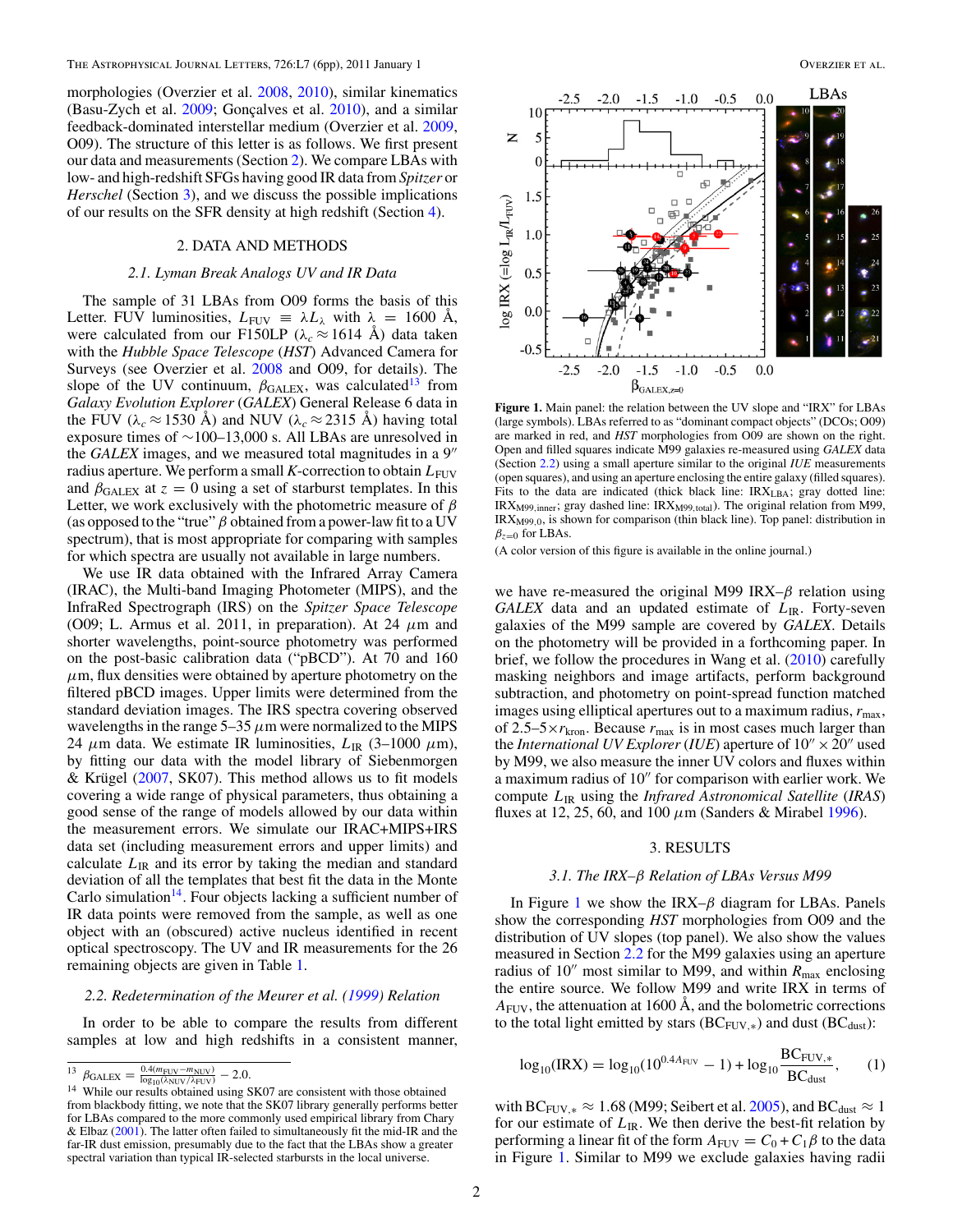**Table 1** Lyman Break Analogs: UV and IR Measurements

<span id="page-2-0"></span>

| ID <sup>a</sup> | Name               | Z.    | $m_{\text{FUV}}$ | $m_{\text{NUV}}$ | $\beta_{\rm obs}$ | $\beta_{z=0}$ | $log L_{FUV}$    | $\log L_{\rm FIR}^{\rm b}$ | $\log L_{\rm IR}$ <sup>c</sup> | log IRX          |
|-----------------|--------------------|-------|------------------|------------------|-------------------|---------------|------------------|----------------------------|--------------------------------|------------------|
|                 | (SDSSJ)            |       | (mag)            | (mag)            |                   |               | $(L_{\odot})$    | $(L_{\odot})$              | $(L_{\odot})$                  |                  |
| $1^{\dagger}$   | 005439.79+155446.9 | 0.236 | 20.47            | 20.23            | $-1.44 \pm 0.24$  | $-1.69$       | $10.24 \pm 0.02$ | $11.03 \pm 0.10$           | $11.22 \pm 0.10$               | $0.98 \pm 0.10$  |
| 2               | 005527.46-002148.7 | 0.167 | 19.08            | 18.71            | $-1.15 \pm 0.05$  | $-1.33$       | $10.46 \pm 0.01$ | $11.04 \pm 0.08$           | $11.40 \pm 0.05$               | $0.93 \pm 0.05$  |
| 3               | 015028.40+130858.3 | 0.147 | 18.48            | 18.33            | $-1.64 \pm 0.09$  | $-1.71$       | $10.64 \pm 0.01$ | $11.40 \pm 0.08$           | $11.64 \pm 0.06$               | $1.01 \pm 0.07$  |
| 4               | 020356.91-080758.5 | 0.189 | 19.15            | 19.00            | $-1.65 \pm 0.07$  | $-1.77$       | $10.56 \pm 0.01$ | $10.68 \pm 0.10$           | $10.93 \pm 0.10$               | $0.37 \pm 0.10$  |
| $5^{\dagger}$   | 021348.53+125951.4 | 0.219 | 19.60            | 18.91            | $-0.46 \pm 0.16$  | $-0.89$       | $10.65 \pm 0.02$ | $11.38 \pm 0.08$           | $11.63 \pm 0.09$               | $0.98 \pm 0.09$  |
| 6               | 032845.99+011150.8 | 0.142 | 19.19            | 19.05            | $-1.68 \pm 0.08$  | $-1.73$       | $10.23 \pm 0.01$ | $10.31 \pm 0.17$           | $10.55 \pm 0.15$               | $0.31 \pm 0.15$  |
| 7               | 035733.99-053719.7 | 0.204 | 19.65            | 19.33            | $-1.27 \pm 0.21$  | $-1.49$       | $10.47 \pm 0.02$ | $10.81 \pm 0.10$           | $11.03 \pm 0.10$               | $0.56 \pm 0.10$  |
| 8               | 040208.86-050642.0 | 0.139 | 18.89            | 18.68            | $-1.51 \pm 0.13$  | $-1.59$       | $10.34 \pm 0.02$ | $10.03 \pm 0.20$           | $10.25 \pm 0.16$               | $-0.09 \pm 0.16$ |
| 9†              | 080232.34+391552.6 | 0.267 | 20.02            | 19.34            | $-0.45 \pm 0.57$  | $-1.01$       | $10.68 \pm 0.06$ | $11.23 \pm 0.11$           | $11.50 \pm 0.09$               | $0.82 \pm 0.11$  |
| $10^{\dagger}$  | 080844.26+394852.3 | 0.091 | 17.98            | 17.59            | $-1.10 \pm 0.06$  | $-1.15$       | $10.35 \pm 0.01$ | $10.47 \pm 0.07$           | $10.84 \pm 0.03$               | $0.49 \pm 0.03$  |
| 11              | 082001.72+505039.1 | 0.217 | 19.85            | 19.65            | $-1.55 \pm 0.13$  | $-1.74$       | $10.47 \pm 0.01$ | $10.98 \pm 0.10$           | $11.31 \pm 0.07$               | $0.84 \pm 0.07$  |
| 12              | 082550.95+411710.2 | 0.156 | 19.58            | 19.23            | $-1.19 \pm 0.31$  | $-1.34$       | $10.29 \pm 0.02$ | $10.53 \pm 0.09$           | $10.74 \pm 0.11$               | $0.45 \pm 0.11$  |
| 13              | 083803.72+445900.2 | 0.143 | 18.92            | 18.89            | $-1.92 \pm 0.04$  | $-1.94$       | $10.44 \pm 0.00$ | $10.32 \pm 0.11$           | $10.54 \pm 0.13$               | $0.10 \pm 0.13$  |
| $14^{\dagger}$  | 092159.38+450912.3 | 0.235 | 19.19            | 18.76            | $-1.02 \pm 0.25$  | $-1.37$       | $10.85 \pm 0.02$ | $11.57 \pm 0.06$           | $11.82 \pm 0.05$               | $0.97 \pm 0.05$  |
| 15              | 092336.45+544839.2 | 0.222 | 19.72            | 19.61            | $-1.75 \pm 0.14$  | $-1.90$       | $10.53 \pm 0.01$ | $10.27 \pm 0.18$           | $10.60 \pm 0.12$               | $0.07 \pm 0.12$  |
| 16              | 092600.40+442736.1 | 0.181 | 18.69            | 18.83            | $-2.32 \pm 0.27$  | $-2.30$       | $10.65 \pm 0.02$ | $10.19 \pm 0.17$           | $10.57 \pm 0.11$               | $-0.08 \pm 0.11$ |
| 17              | 093813.49+542825.0 | 0.102 | 17.83            | 17.72            | $-1.73 \pm 0.05$  | $-1.72$       | $10.59 \pm 0.00$ | $10.51 \pm 0.09$           | $10.85 \pm 0.08$               | $0.27 \pm 0.08$  |
| 18              | 102613.97+484458.9 | 0.160 | 19.20            | 18.95            | $-1.43 \pm 0.08$  | $-1.54$       | $10.35 \pm 0.01$ | $10.50 \pm 0.08$           | $10.74 \pm 0.08$               | $0.38 \pm 0.08$  |
| 19              | 124819.74+662142.6 | 0.260 | 19.98            | 19.70            | $-1.35 \pm 0.60$  | $-1.65$       | $10.55 \pm 0.06$ | $10.81 \pm 0.11$           | $11.08 \pm 0.10$               | $0.53 \pm 0.11$  |
| 20              | 135355.90+664800.5 | 0.198 | 18.99            | 18.54            | $-0.98 \pm 0.10$  | $-1.26$       | $10.67 \pm 0.02$ | $11.05 \pm 0.08$           | $11.23 \pm 0.09$               | $0.56 \pm 0.09$  |
| 21              | 143417.15+020742.3 | 0.180 | 19.50            | 19.07            | $-1.01 \pm 0.12$  | $-1.24$       | $10.44 \pm 0.01$ | $10.72 \pm 0.11$           | $11.00 \pm 0.11$               | $0.56 \pm 0.11$  |
| $22^{\dagger}$  | 210358.74-072802.4 | 0.137 | 18.49            | 17.76            | $-0.35 \pm 0.25$  | $-0.58$       | $10.67 \pm 0.01$ | $11.36 \pm 0.06$           | $11.68 \pm 0.03$               | $1.01 \pm 0.04$  |
| 23              | 214500.25+011157.5 | 0.204 | 20.00            | 19.40            | $-0.63 \pm 0.14$  | $-0.98$       | $10.45 \pm 0.01$ | $10.67 \pm 0.13$           | $10.95 \pm 0.10$               | $0.50 \pm 0.10$  |
| 24              | 231812.99-004126.1 | 0.252 | 19.23            | 18.87            | $-1.18 \pm 0.04$  | $-1.51$       | $10.89 \pm 0.00$ | $11.17 \pm 0.09$           | $11.53 \pm 0.06$               | $0.64 \pm 0.06$  |
| 25              | 232539.22+004507.2 | 0.277 | 20.47            | 20.25            | $-1.49 \pm 0.12$  | $-1.77$       | $10.44 \pm 0.01$ | $10.31 \pm 0.48$           | $10.69 \pm 0.34$               | $0.25 \pm 0.34$  |
| 26              | 235347.68+005402.0 | 0.223 | 20.07            | 19.92            | $-1.66 \pm 0.10$  | $-1.83$       | $10.38 \pm 0.01$ | $10.62 \pm 0.18$           | $10.91 \pm 0.12$               | $0.53 \pm 0.12$  |

**Notes.**

<sup>a</sup> ID refers to the labels shown in Figure [1.](#page-1-0)

<sup>b</sup> Far-IR luminosity integrated over the range  $40-120 \mu m$ .

<sup>c</sup> IR luminosity integrated over the range  $3-1000 \ \mu m$ .

† Indicates objects referred to as Dominant Compact Objects in O09.

of  $>$  2'. We find  $A_{\text{FUV}} = 4.54 + 2.07 \beta \pm 0.4$  (IRX<sub>M99</sub>*,*<sub>inner</sub>, dotted line), and  $A_{\text{FUV}} = 3.85 + 1.96\beta \pm 0.4$  (IRX<sub>M99,total</sub>, dashed line). Our redetermination of IRX<sub>M99,inner</sub> is very similar to the original M99 relation (IRX<sub>M99,0</sub>, thin solid line). However, using the new larger aperture we find  $\sim$ 2× more flux in the FUV for nearly all sources, and hence a lower IRX. The smaller *IUE* aperture used by M99 may thus have missed about half the light. On the other hand, in both cases we use a singleintegrated IR luminosity of unknown spatial distribution. For a subset of 12 galaxies from M99, we were able to compare the *IRAS* measurements with more recent determinations of  $L_{IR}$ based on *Spitzer* photometry encompassing the entire source (Engelbracht et al. [2008\)](#page-4-0). The results are in good agreement. If a significant fraction of the IR is due to heating by stars further out, using IRX<sub>M99,0</sub> rather than IRX<sub>M99,total</sub> would lead to an overestimate of the total attenuation. Alternatively, IRX<sub>M99,total</sub> could be affected by the (redder) UV light from somewhat older stellar populations on the outskirts of the galaxies. In this case, the interpretation of IRX<sub>M99,total</sub> would be less straightforward as it requires knowledge of the star formation history (see Kong et al. [2004\)](#page-5-0).

How do LBAs compare to these IRX relations? A fit to LBAs gives  $A_{\text{FUV}} = 4.01 + 1.81\beta$  (implied FUV attenuations of 0–3 mag). The dispersion found in IRX<sub>LBA</sub> is ~0.6. As shown in Figure [1,](#page-1-0) the LBAs are thus in much better agreement, on average, with M99 (inner) than with M99 (total), but we note that this only applies to the range of  $-2.5 \le \beta \le -1$  probed by these samples. We conclude that the dust properties of LBAs

are most similar to those found only in the inner starburst cores of the M99 galaxies.

#### *3.2. The Attenuation of Starbursts at Low and High Redshifts*

With good estimates of  $L_{IR}$  and  $L_{FUV}$  and thus the bolometric luminosity ( $L_{bol} \equiv L_{FUV} + L_{IR}$ ), we can compare LBAs to other local and high-redshift SFGs. This is shown in Figure [2.](#page-3-0) In the left panel we show  $L_{bol}$  versus the attenuation ( $L_{IR}/L_{FUV}$ ) for LBAs, ordinary SFGs, M99 starbursts, and luminous IR galaxies (LIRGs) all at low redshift, and "BM/BX" LBGs at *z* ∼ 2 from R10. Typical SFGs in the local universe lie along a broad sequence in which the attenuation roughly follows *L*bol (indicated by the dotted line). LBAs and LBGs follow a similar relation, but one that is offset by 1–2 dex toward lower attenuations at the same  $L_{bol}$  (the solid line shows the best-fit relation from R10). Conversely, at fixed *L*<sub>bol</sub> LBAs and LBGs reach much higher FUV luminosities than typical local SFGs (i.e.,  $L_{\text{FUV}} \gtrsim 0.3L_{z=3}^*$ , the right panel of Figure [2\)](#page-3-0).

Because LBAs appear so similar compared to  $z \sim 2$  LBGs in terms of their  $L_{bol}$  and attenuation (Figure [2\)](#page-3-0), it is interesting to see whether the IRX relation at low and high redshifts is similar as well. In Figure [3,](#page-3-0) we show a compilation of low- and highredshift data for which accurate measurements are available. We first compare LBAs with the sample of  $z < 0.2$  SFGs detected with *GALEX* and *Herschel* from Buat et al. [\(2010\)](#page-4-0), and with LIRGs from Howell et al. [\(2010\)](#page-5-0), shown on left. Aperture effects either in the UV or the IR are most likely much less of a problem compared to the M99 sample, due to the higher average redshifts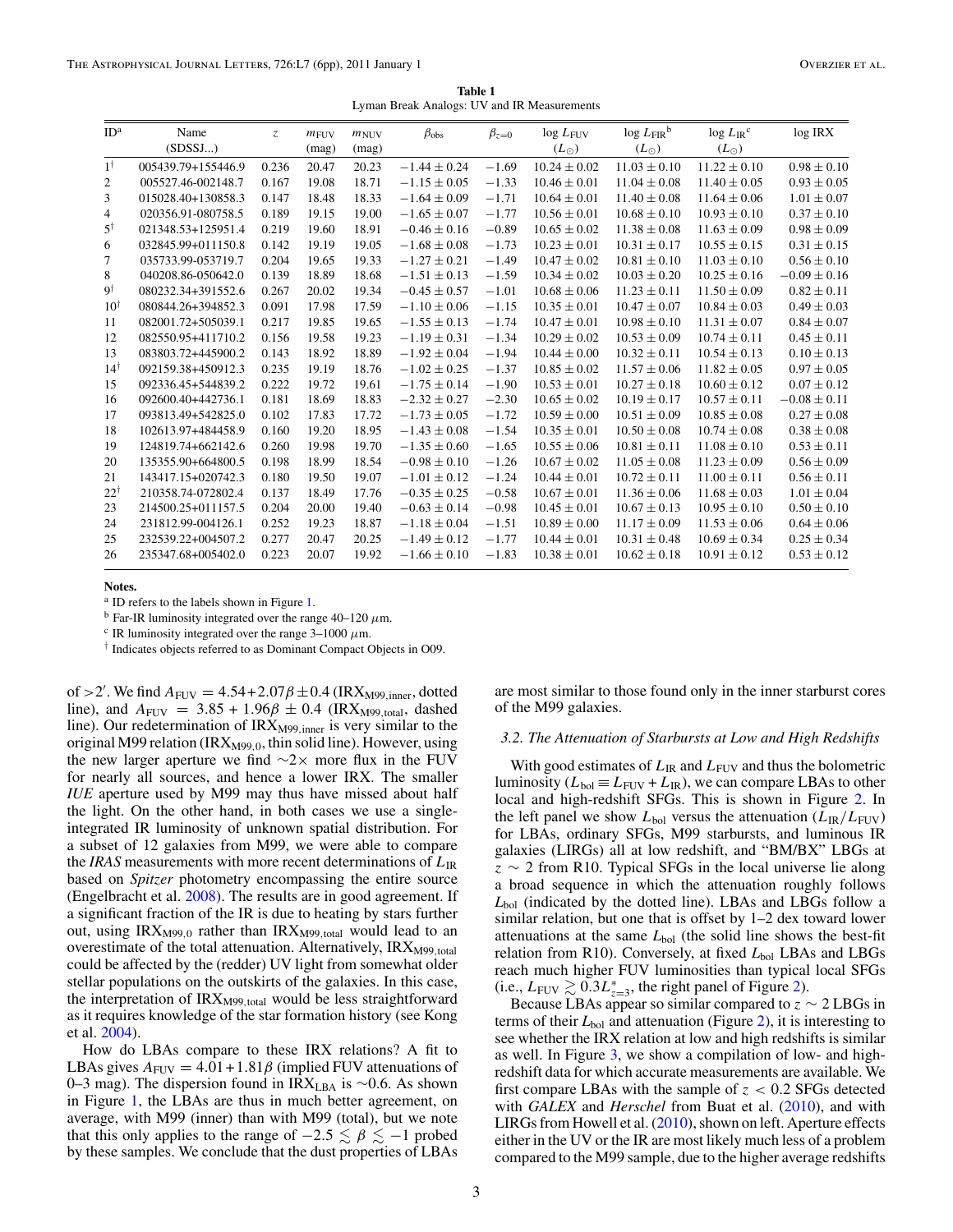<span id="page-3-0"></span>

**Figure 2.**  $L_{\text{bol}}$  vs. the attenuation ( $L_{\text{IR}}/L_{\text{FUV}}$ , left panel) and  $L_{\text{FUV}}$  (right panel) for LBAs (large circles), *z* ∼ 2 LBGs (blue triangles, from R10), M99 (gray squares, with  $R < R_{\text{max}}$ ), LIRGs (open magenta circles; Howell et al. [2010\)](#page-5-0), and ordinary SFGs (small circles; see Huang et al. [2009\)](#page-5-0). The local samples (M99, SFGs, and LIRGs) lie along a broad relation between *L*<sub>bol</sub> and attenuation (the result of a simple linear fit to guide the eye is indicated by the dotted line). The most extreme UV-selected samples at low (LBAs) and high redshifts (LBGs) also lie along such a relation, but one that is offset by 1–2 dex toward lower attenuations with respect to the former. The mean relation at *z* ∼ 2 from R10 is indicated (solid: BM*/*BX sample; dashed: extrapolation to intrinsically faint objects). The fraction of *L*bol emitted in the FUV is much higher for LBGs and LBAs compared to typical local SFGs (right panel).

(A color version of this figure is available in the online journal.)



**Figure 3.** IRX– $\beta$  at low (left) and high redshifts (right). LBAs are indicated in both panels (black points). Left panel: M99 starbursts with  $R < R_{\text{max}}$  (gray squares), SFGs (cyan upside-down triangles; Buat et al. [2010\)](#page-4-0), and (U)LIRGs (open magenta circles; Howell et al. [2010.](#page-5-0) Right panel: LBGs (filled blue triangles), BzK galaxies (open purple triangles), distant red galaxies (open red squares), and SMGs (open orange pentagons) at *z* ∼ 2–3 (Reddy et al. [2006;](#page-5-0) R10), lensed LBGs at *z* ∼ 3 (large green triangles; Siana et al. [\(2008,](#page-5-0) [2009\)](#page-5-0), and statistical detections of LBGs at *z* ∼ 3 detected at 1.1 mm (lower magenta triangle; Magdis et al. [2010a\)](#page-5-0) or at 160 *μ*m with *Herschel* (upper magenta triangle; Magdis et al. [2010b\)](#page-5-0). Curves show IRX<sub>M99</sub>,<sub>inner</sub> (dotted), IRX<sub>M99</sub>,<sub>total</sub> (dashed), and IRX<sub>LBA</sub> (thick black) from Figure [1](#page-1-0) and Section [3.1.](#page-1-0) The IRX relation assuming an SMC extinction curve is indicated by the thin red line. (A color version of this figure is available in the online journal.)

of the two samples compared to that of M99. Therefore, we will use IRXM99*,*total as our reference (dashed line). LIRGs tend to lie above this relation, while the galaxies from Buat et al. [\(2010\)](#page-4-0) lie below it (on average). For these samples, we would therefore tend to, respectively, under- and overestimate the attenuation when using IRX<sub>M99,total</sub>, while IRX<sub>M99,inner</sub> performs somewhat better for LIRGs (see Buat et al. [2010;](#page-4-0) Howell et al. [2010,](#page-5-0) for detailed discussion).

In the right panel of Figure 3 we present an overview of the situation at  $z > 2$ , showing LBGs,  $BzK$ , and submillimeter galaxies (SMGs) at  $z = 2-3$  (Reddy et al. [2006;](#page-5-0) R10), lensed LBGs ("cB58" and the cosmic "Eye"; Siana et al. [2008,](#page-5-0) [2009\)](#page-5-0), and stacked LBGs at  $z \sim 3$  (Magdis et al. [2010a,](#page-5-0) [2010b\)](#page-5-0). LBAs and *z* ∼ 2 LBGs occupy a very similar region in this IRX–*β* diagram, confirming the similarity between the two samples. We should note that the IRX estimate of R10 is not based on a direct measurement of the IR emission (it is based on a combination of  $L_{\text{FUV}}$ ,  $L_{H\alpha}$ , and  $L_8$ ), but statistical detections

in the X-rays appear consistent with the extrapolated estimates of *L*IR (Seibert et al. [2002;](#page-5-0) R10). We can also compare our results with the statistical detection of *z* ∼ 3 LBGs in stacks at 100 *μ*m and 160 *μ*m from recent *Herschel* observations. This result is indicated by the upper magenta triangle, which falls right in the middle of the distribution of LBAs and  $z \sim 2$ LBGs. This suggests that even for the most IR-luminous LBGs (median  $L_{\text{IR}}$  of  $1.6 \times 10^{12} L_{\odot}$ , i.e., ULIRGs) the attenuation is exactly as expected based on the locally determined IRX (inner) relation.

Direct measurements of the mid- or far-IR emission from LBGs are available in only a handful of cases. In Figure 3, we indicate the results found for two bright, lensed LBGs at *z* ∼ 3 from Siana et al. [\(2008,](#page-5-0) [2009\)](#page-5-0). These objects have direct detections at (observed) 24 and 70 *μ*m (as well as 850 *μ*m and 1.2 mm in the case of cB58), allowing a good estimate of  $L_{\text{IR}}$ . It has been noted that both objects appear to lie substantially below IRX<sub>M99,0</sub>, perhaps requiring a modified extinction curve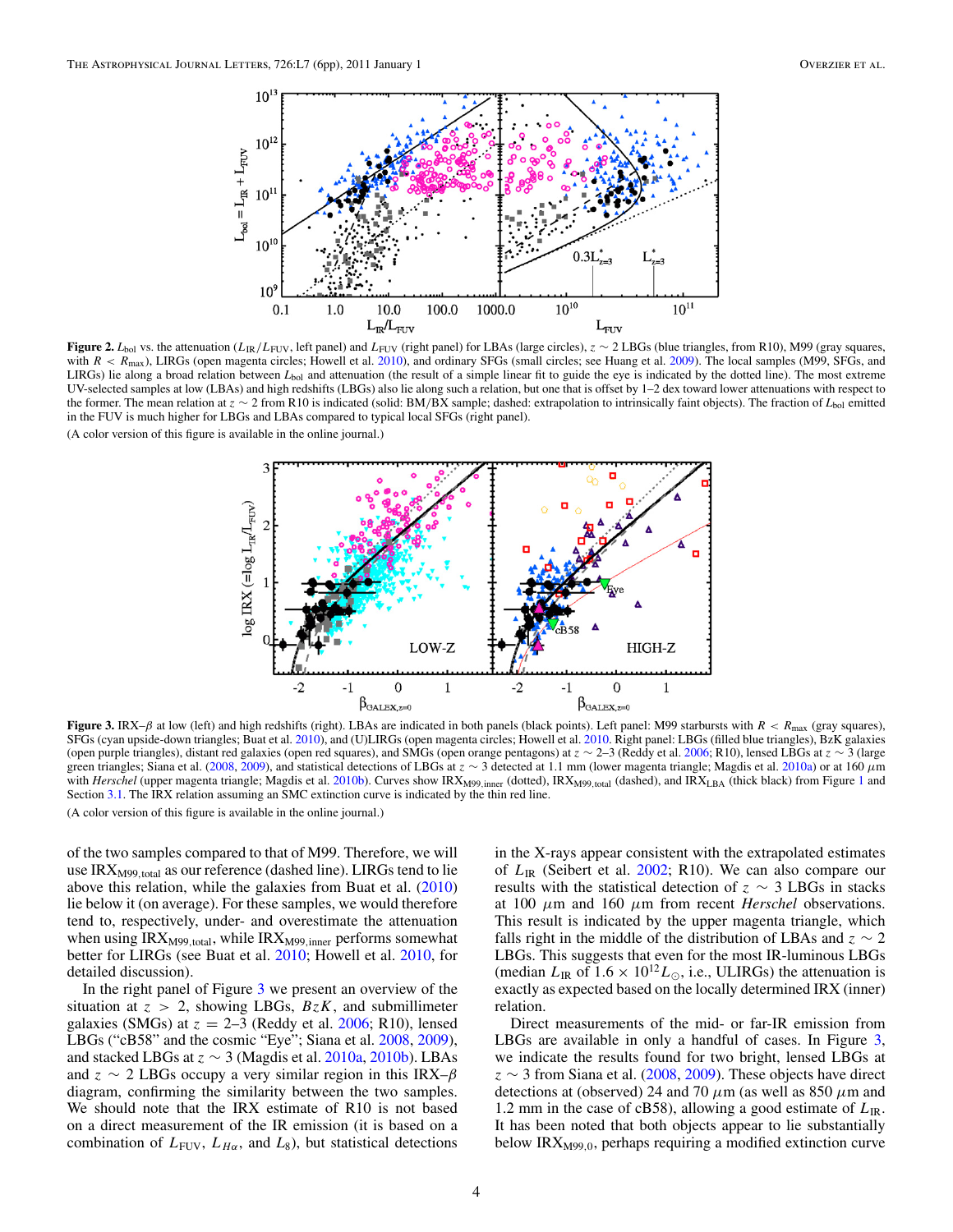<span id="page-4-0"></span>

**Figure 4.** Multiplication factors needed to dust-correct the SFR density at  $z \sim 3-6$  based on the UV slopes and luminosity functions (LF) of *U, B, V,i* "dropout" galaxies from B09, and assuming that the local attenuation corrections are valid at high redshift. Panels show the total dust corrections implied when integrating the LFs over  $(L/L^*_{z=3})$ >0.3, 0.04, and 0. The curves show the results when using IRX<sub>LBA</sub> (black solid line), IRX<sub>M99</sub>*,*<sub>inner</sub> (gray dotted line), and IRX<sub>M99</sub>*,total* (gray dashed line),  $\frac{1}{2}$ line) from Section [3.1.](#page-1-0) The thin dashed curve shows the results of B09 using the original M99 relation (IRX<sub>M99,0</sub>).

or an extremely young stellar population (see Baker et al. 2001; Siana et al. [2009;](#page-5-0) and the discussion on "young galaxies" by R10). An extinction curve more similar to that of the Small Magellanic Cloud (SMC), i.e., extinction that occurs in a more uniform rather than a patchy foreground dust screen would require less emission by dust for the same stellar population age, and hence lower IRX (see the red curve in Figure [3\)](#page-3-0). cB58 lies on the lower envelope formed by LBAs and *z* ∼ 2 galaxies, and the observed scatter is larger than the difference expected between the standard Calzetti-type and SMC-type extinction curves for a small *β*. The cosmic Eye, however, has a much larger slope ( $\beta \approx -0.3$ ) and lies well below the starburst IRX relations. Previous studies have shown that offsets from IRX are commonly due to more complicated star formation histories (e.g., Kong et al. [2004\)](#page-5-0). This is a likely explanation, at least for the local SFGs (left panel), BzK galaxies (right panel; see also Nordon et al. [2010\)](#page-5-0), and LBAs (see objects marked "DCOs" in Figure [1](#page-1-0) and O09) having relatively low IRX ratios. For the cosmic Eye, however, a modified extinction curve may indeed be required in order to simultaneously explain its relatively simple stellar population and its low IRX ratio (Siana et al. [2009\)](#page-5-0).

#### 4. DISCUSSION AND CONCLUSIONS

The first goal of this Letter was to investigate whether LBAs are consistent with the M99 relation, and we have shown that this is indeed the case. This is an important result: because LBAs are much better analogs to LBGs compared to previous local samples, including M99, the applicability of the local dustcorrection at high redshift now appears to be on much more solid ground. Confirmation of this result is given by the fact that LBAs are also very similar to typical LBGs in terms of their dust properties (Figures [2](#page-3-0) and [3\)](#page-3-0), although some caution must be taken as true  $L_{\text{IR}}$  measurements are still sparse at high redshift.

We can show the implications of these results on the determination of the SFR density at  $z \sim 3-6$ . B09 used large dropout samples from the Hubble Ultra Deep Field to quantify the relation between  $\beta_{UV}$  and  $M_{UV}$ , and computed the total dust corrections to the SFR density by integrating the UV luminosity functions (LFs) at each redshift (Bouwens et al. 2007; Reddy & Steidel [2009\)](#page-5-0) and assuming that IRX<sub>M99,0</sub> is valid. The method and data that we use here are similar to that of B09 (Figure 8 and Section 5.4 of that work), but instead of using IRXM99*,*<sup>0</sup> we show the results for our new IRX relations derived

in Section [3.1.](#page-1-0) The results are shown in Figure 4, which gives the total correction factor that is needed to dust-correct a measurement of the UV luminosity (or SFR) density at  $z \sim 3-6$ . Not surprisingly, IRX<sub>LBA</sub> (thick black lines) and IRX<sub>M99,inner</sub> (dotted lines) give quite similar results to the relation used by B09 (thin dashed lines). Note that if we assume that IRX<sub>M99,total</sub> measured within the larger aperture provides a better estimate of the total attenuation, the total dust-correction would have to be lowered by ∼0*.*2 dex at all redshifts and for all luminosities (gray dashed lines). We conclude that current determinations of the cosmic SFR density based on dust-corrected UV data from LBG surveys appear to be on solid ground, but, as noted by B09, this is mainly due to the large contribution from very faint, blue sources at high redshift.

Direct measurements of  $L_{\text{IR}}$  for relatively red ( $\beta \geq 0$ ) galaxies at  $z \gtrsim 2$ –3 are needed to constrain the IRX relation in this regime, while the most obscured sources typically do not follow the IRX relations at all (e.g., ULIRGs at low and SMGs at high redshift). This illustrates the importance of surveys in the IR currently being performed by *Herschel*. In forthcoming papers we will present a more detailed analysis of the dust properties of LBAs and LBGs based on IRS spectra as well as new far-IR data from *Herschel*.

We thank Guinevere Kauffmann, Rychard Bouwens, Luca Cortese, and Ranga-Ram Chary for providing useful comments.

## REFERENCES

- Baker, A. J., Lutz, D., Genzel, R., Tacconi, L. J., & Lehnert, M. D. 2001, [A&A,](http://dx.doi.org/10.1051/0004-6361:20010576) [372, L37](http://adsabs.harvard.edu/abs/2001A&A...372L..37B)
- Basu-Zych, A. R., et al. 2007, [ApJS,](http://dx.doi.org/10.1086/521146) [173, 457](http://adsabs.harvard.edu/abs/2007ApJS..173..457B)
- Basu-Zych, A. R., et al. 2009, [ApJ,](http://dx.doi.org/10.1088/0004-637X/699/2/L118) [699, L118](http://adsabs.harvard.edu/abs/2009ApJ...699L.118B)
- Boissier, S., et al. 2007, [ApJS,](http://dx.doi.org/10.1086/516642) [173, 524](http://adsabs.harvard.edu/abs/2007ApJS..173..524B)
- Boselli, A., et al. 2010, [A&A,](http://dx.doi.org/10.1051/0004-6361/201014534) [518, L61](http://adsabs.harvard.edu/abs/2010A&A...518L..61B)
- Bouwens, R. J., Illingworth, G. D., Franx, M., & Ford, H. 2007, [ApJ,](http://dx.doi.org/10.1086/521811) [670, 928](http://adsabs.harvard.edu/abs/2007ApJ...670..928B)
- Bouwens, R. J., et al. 2009, [ApJ,](http://dx.doi.org/10.1088/0004-637X/705/1/936) [705, 936](http://adsabs.harvard.edu/abs/2009ApJ...705..936B) (B09)
- Buat, V., Boselli, A., Gavazzi, G., & Bonfanti, C. 2002, [A&A,](http://dx.doi.org/10.1051/0004-6361:20011832) [383, 801](http://adsabs.harvard.edu/abs/2002A&A...383..801B)
- Buat, V., et al. 2010, [MNRAS,](http://dx.doi.org/10.1111/j.1745-3933.2010.00916.x) [409, 1](http://adsabs.harvard.edu/abs/2010MNRAS.409L...1B)
- Burgarella, D., Buat, V., & Iglesias-Páramo, J. 2005, [MNRAS,](http://dx.doi.org/10.1111/j.1365-2966.2005.09131.x) [360, 1413](http://adsabs.harvard.edu/abs/2005MNRAS.360.1413B) Calzetti, D., Armus, L., Bohlin, R. C., Kinney, A. L., Koornneef, J., & Storchi-
- Bergmann, T. 2000, [ApJ,](http://dx.doi.org/10.1086/308692) [533, 682](http://adsabs.harvard.edu/abs/2000ApJ...533..682C) Carilli, C. L., et al. 2008, [ApJ,](http://dx.doi.org/10.1086/592319) [689, 883](http://adsabs.harvard.edu/abs/2008ApJ...689..883C)
- Charlot, S., & Fall, S. M. 2000, [ApJ,](http://dx.doi.org/10.1086/309250) [539, 718](http://adsabs.harvard.edu/abs/2000ApJ...539..718C)
- Chary, R., & Elbaz, D. 2001, [ApJ,](http://dx.doi.org/10.1086/321609) [556, 562](http://adsabs.harvard.edu/abs/2001ApJ...556..562C)
- Cortese, L., Boselli, A., Franzetti, P., Decarli, R., Gavazzi, G., Boissier, S., & Buat, V. 2008, [MNRAS,](http://dx.doi.org/10.1111/j.1365-2966.2008.13118.x) [386, 1157](http://adsabs.harvard.edu/abs/2008MNRAS.386.1157C)
- Engelbracht, C. W., Rieke, G. H., Gordon, K. D., Smith, J.-D. T., Werner, M. W., Moustakas, J., Willmer, C. N. A., & Vanzi, L. 2008, [ApJ,](http://dx.doi.org/10.1086/529513) [678, 804](http://adsabs.harvard.edu/abs/2008ApJ...678..804E)